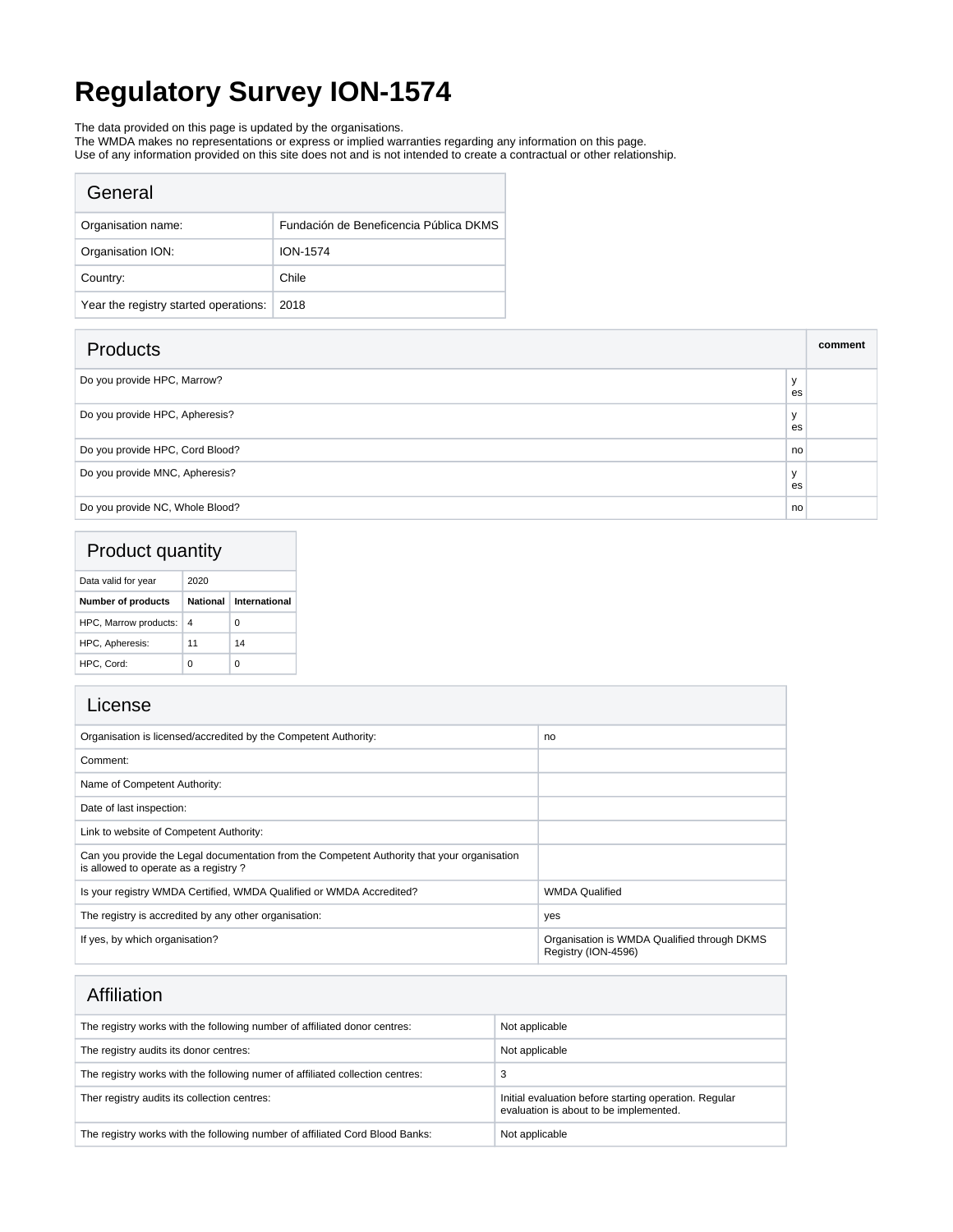| The registry audits its Cord Blood Banks:                                                                                                     | Not applicable                                                                                 |
|-----------------------------------------------------------------------------------------------------------------------------------------------|------------------------------------------------------------------------------------------------|
| The registry works with the following number of affiliated transplant centres:                                                                | via ION-4596                                                                                   |
| The registry audits its transplant centres:                                                                                                   | via ION-4596                                                                                   |
| The registry works with the following number of affiliated IDM Testing Laboratories:                                                          | 5                                                                                              |
| The registry audits its IDM Testing Laboratories:                                                                                             | No. IDM laboratories are accredited by Health<br>Superintendence, Ministry of Health of Chile. |
| The registry works with the following number of affiliated HLA/other DNA markers<br>testing laboratories:                                     | 3                                                                                              |
| The registry audits its HLA/other DNA markers testing laboratories:                                                                           | No. HLA laboratory is accredited by EFI and ASHI.                                              |
| The registry would be able to provide a full list of name/addresses of each affiliated<br>and their licence/accreditation status, on request: | yes                                                                                            |
| The Cord Blood Banks are FACT-NetCord accredited:                                                                                             |                                                                                                |
| If yes, the following Cord Blood Bank(s) are accredited:                                                                                      | Not applicable                                                                                 |
| The registry is able to provide a copy of all the certificates:                                                                               |                                                                                                |
| Affiliated centres comply with WMDA Standards and applicable national regulations:                                                            | yes                                                                                            |
| The registry has requirements for affiliated centres in addition to WMDA Standards and<br>applicable national regulations:                    | no                                                                                             |
| If yes, what are these requirements?                                                                                                          |                                                                                                |

#### Donor policy

| PUNU PUNU Y                                                                                                              |     |
|--------------------------------------------------------------------------------------------------------------------------|-----|
| All donors are unpaid volunteers:                                                                                        | yes |
| All donors are informed about donation process and associated risks:                                                     | yes |
| Donors sign a valid informed consent to donate in the presence of a medical doctor/health care personnel/registry staff: | yes |
| The registry has systems in place to protect and control access to donor/patient records:                                | yes |
| The registry maintains donor anonymity:                                                                                  | yes |
| The registry has detailed donor evaluation and exclusion criteria in place:                                              | yes |
| The registry has donor evaluation and exclusion criteria that do meet or exceed the WMDA quidelines:                     | yes |

## IDM

| <b>IDM</b>                                                  | <b>Tested</b>  | <b>Method</b>                             | Days between test<br>and sampling/workup |
|-------------------------------------------------------------|----------------|-------------------------------------------|------------------------------------------|
| ALT/ASTALT/AST ratio, De-Ritis-Quotient                     | Yes            | Formular                                  | <30 days                                 |
| ChagasChagas, T. cruzi                                      | Yes            | Chemiluminescent Immunoassay              | <30 days                                 |
| CMV IgGCytomegalovirus (CMV) Antibody testing IgG           | Yes            | Fluorescent immunoassay                   | <30 days                                 |
| CMV IgMCytomegalovirus (CMV) Antibody testing IgM           | Yes            | Fluorescent immunoassay                   | <30 days                                 |
| <b>CMV TotalCytomegalovirus Total</b>                       |                |                                           |                                          |
| EBV IgGEpstein-Barr Virus Antibody testing IgG              | Yes            | Chemiluminescent Immunoassay              | <30 days                                 |
| EBV IgMEpstein-Barr Virus Antibody testing IgM              | Yes            | Chemiluminescent Immunoassay              | <30 days                                 |
| HAV (NAT) Anti-hepatitis A virus nucleic acid testing       |                |                                           |                                          |
| HBV (NAT) Hepatitis B nucleic acid testing                  | Yes            | Real Time Polymerase chain reaction (PCR) | <30 days                                 |
| HBc AbHepatitis B core antibody testing                     | Yes            | Chemiluminescent Immunoassay              | <30 days                                 |
| HBs AgHepatitis B Surface antigen testing                   | No             | Chemiluminescent Immunoassay              | <30 days                                 |
| HCV (NAT) Hepatitis C nucleic acid testing                  | Yes            | Real Time Polymerase chain reaction (PCR) | <30 days                                 |
| HCV AbHepatitis C antibody testing                          | Yes            | Chemiluminescent Immunoassay              | <30 days                                 |
| HEV (NAT) Hepatitis E Virus nucleic acid testing            | $\blacksquare$ |                                           |                                          |
| HIV (NAT)Human Immunodeficiency Virus nucleic acid testing  | Yes            | Real Time Polymerase chain reaction (PCR) | <30 days                                 |
| HIV-1 AbHuman Immunodeficiency Virus HIV-1 antibody testing | Yes            | Chemiluminescent Immunoassay              | <30 days                                 |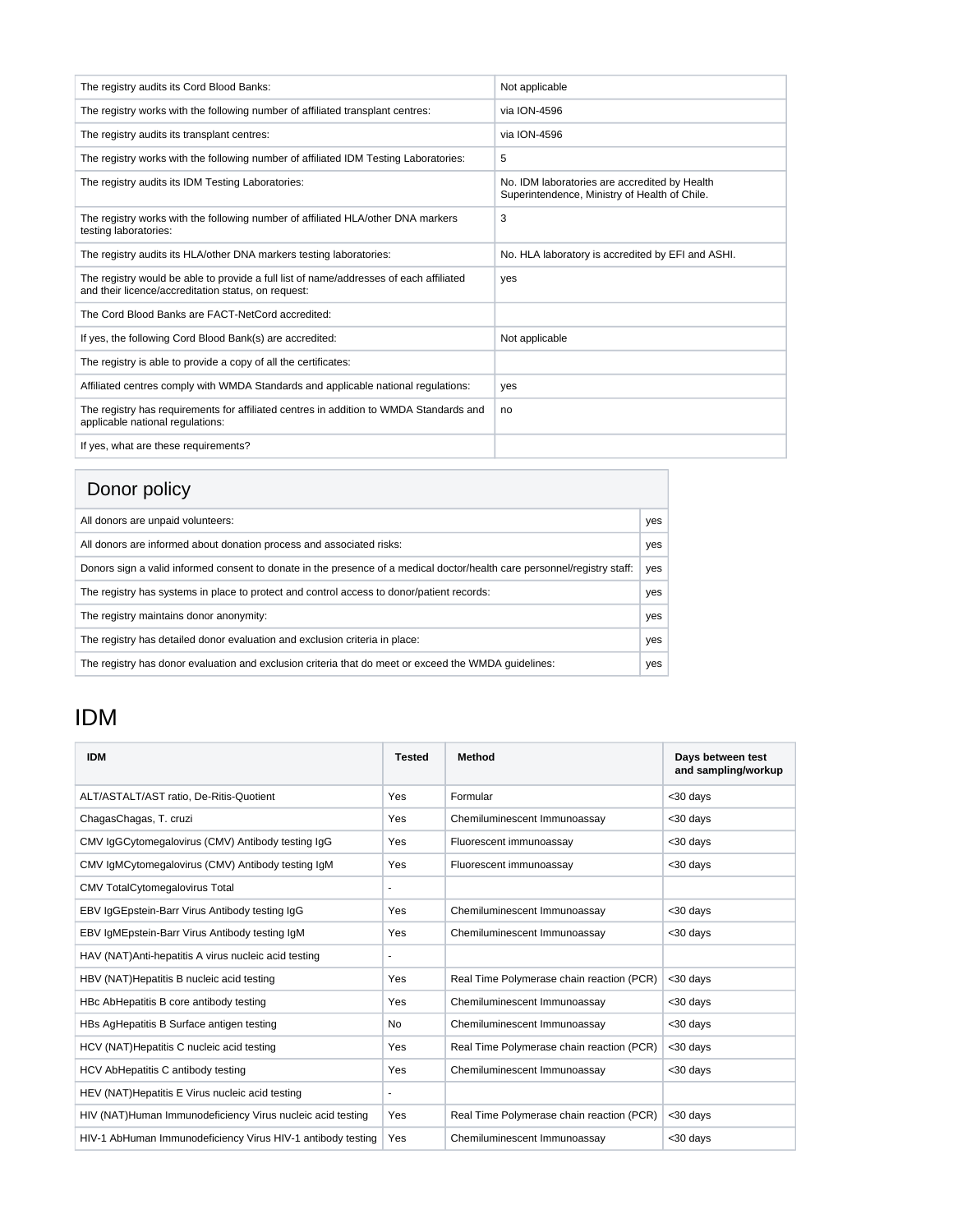| HIV-2 AbHuman Immunodeficiency Virus HIV-2 antibody testing | Yes            | Chemiluminescent Immunoassay | <30 days |
|-------------------------------------------------------------|----------------|------------------------------|----------|
| HIV p24Human Immunodeficiency Virus p24 antigen testing     | On request     | Chemiluminescent Immunoassay | <30 days |
| HTLV-IHuman T-Lymphotropic Virus type I testing             | Yes            | Chemiluminescent Immunoassay | <30 days |
| HTLV-IIHuman T-Lymphotropic Virus type II testing           | Yes            | Chemiluminescent Immunoassay | <30 days |
| MalariaMalaria                                              |                |                              |          |
| <b>HSVHerpes Simplex Virus</b>                              | $\overline{a}$ |                              |          |
| STSSerological tests for syphilis                           | Yes            | Macroscopic flocculation     | <30 days |
| STS FTA-ABSSerological test for syphilis                    | ٠              |                              |          |
| ToxoplasmosisToxoplasmosis                                  | Yes            | Fluorescent immunoassay      | <30 days |
| VZVVaricella Zoster Virus                                   |                |                              |          |
| WNV-NATWest Nile Virus nucleic acid testing                 | No             |                              |          |
| Other tests performed                                       | ٠              |                              |          |

| Testing                                                                                                                                                                                                                                                                                                                                                                                                                                                                                                                                                                                                                                                                                                                                                                                                                                                                                                                                                                                                                                                                                                                                                                                                                                                                                                                                                                                                                                                                                                         |         |
|-----------------------------------------------------------------------------------------------------------------------------------------------------------------------------------------------------------------------------------------------------------------------------------------------------------------------------------------------------------------------------------------------------------------------------------------------------------------------------------------------------------------------------------------------------------------------------------------------------------------------------------------------------------------------------------------------------------------------------------------------------------------------------------------------------------------------------------------------------------------------------------------------------------------------------------------------------------------------------------------------------------------------------------------------------------------------------------------------------------------------------------------------------------------------------------------------------------------------------------------------------------------------------------------------------------------------------------------------------------------------------------------------------------------------------------------------------------------------------------------------------------------|---------|
| The physical and medical exam at donor workup is performed by a medical doctor:                                                                                                                                                                                                                                                                                                                                                                                                                                                                                                                                                                                                                                                                                                                                                                                                                                                                                                                                                                                                                                                                                                                                                                                                                                                                                                                                                                                                                                 | у<br>es |
| All donor testing (at workup) for infectious disease is performed in a laboratory certified/licensed by a Competent Authority:                                                                                                                                                                                                                                                                                                                                                                                                                                                                                                                                                                                                                                                                                                                                                                                                                                                                                                                                                                                                                                                                                                                                                                                                                                                                                                                                                                                  | У<br>es |
| HLA typing for patient specific request is performed in an appropriately accredited laboratory:                                                                                                                                                                                                                                                                                                                                                                                                                                                                                                                                                                                                                                                                                                                                                                                                                                                                                                                                                                                                                                                                                                                                                                                                                                                                                                                                                                                                                 | У<br>es |
| Sterility testing is performed on the adult donor product:                                                                                                                                                                                                                                                                                                                                                                                                                                                                                                                                                                                                                                                                                                                                                                                                                                                                                                                                                                                                                                                                                                                                                                                                                                                                                                                                                                                                                                                      | У<br>es |
| Sterility testing is performed on the cord blood product:                                                                                                                                                                                                                                                                                                                                                                                                                                                                                                                                                                                                                                                                                                                                                                                                                                                                                                                                                                                                                                                                                                                                                                                                                                                                                                                                                                                                                                                       |         |
| Screening questionnaire to exclude communicable disease:                                                                                                                                                                                                                                                                                                                                                                                                                                                                                                                                                                                                                                                                                                                                                                                                                                                                                                                                                                                                                                                                                                                                                                                                                                                                                                                                                                                                                                                        | y<br>es |
| Screening questionnaire to exclude donors with 'high risk' lifestyles:                                                                                                                                                                                                                                                                                                                                                                                                                                                                                                                                                                                                                                                                                                                                                                                                                                                                                                                                                                                                                                                                                                                                                                                                                                                                                                                                                                                                                                          | У<br>es |
| Donor reliability identified by a medical doctor:                                                                                                                                                                                                                                                                                                                                                                                                                                                                                                                                                                                                                                                                                                                                                                                                                                                                                                                                                                                                                                                                                                                                                                                                                                                                                                                                                                                                                                                               | У<br>es |
| Donor clearance to donate is confirmed by a medical doctor, following as a minimum the donor exclusion criteria in Annex 1 of EU Directive 2006/17<br>/EC:<br>The party providing the cell product must exclude donors when:<br>• They are pregnant;<br>• They are breastfeeding;<br>• There is the potential for transmission of inherited conditions;<br>• There is evidence of any other risk factors for transmissible diseases on the basis of a risk assessment, taking into consideration Donor<br>travel and exposure history and local infectious disease prevalence;<br>• There is presence on the donor's body of physical signs implying a risk of transmissible disease(s);<br>There is a history of a disease of unknown aetiology;<br>There is a risk of transmission of diseases caused by prions;<br>• There is systemic infection which is not controlled at the time of donation, including bacterial diseases, systemic viral, fungal or parasitic<br>infections, or significant local infection in the tissues and cells to be donated;<br>There is history of chronic, systemic autoimmune disease that could have a detrimental effect on the quality of the Cell Product;<br>There is recent history of vaccination with a live attenuated virus where a risk of transmission is considered to exist;<br>There is ingestion of, or exposure to, a substance (such as cyanide, lead, mercury, gold) that may be transmitted to recipients in a dose<br>that could endanger their health. | У<br>es |

### Customs regulations

| Are there any customs regulations to follow, or customs                                                                                                          | The following information needs to be provided for customs office: Courier letter, Invoice |
|------------------------------------------------------------------------------------------------------------------------------------------------------------------|--------------------------------------------------------------------------------------------|
| paperwork required, to import cell products into the                                                                                                             | of product, Invoice of shipment, Donor final clearance, courier itinerary, passport of     |
| organisation country? If yes, please specify:                                                                                                                    | courier, Certificate of Origin (USA) or EURO1 (Europe).                                    |
| Are there any customs regulations to follow, or customs<br>paperwork required, to export cell products from the<br>organisation country? If yes, please specify: | no                                                                                         |